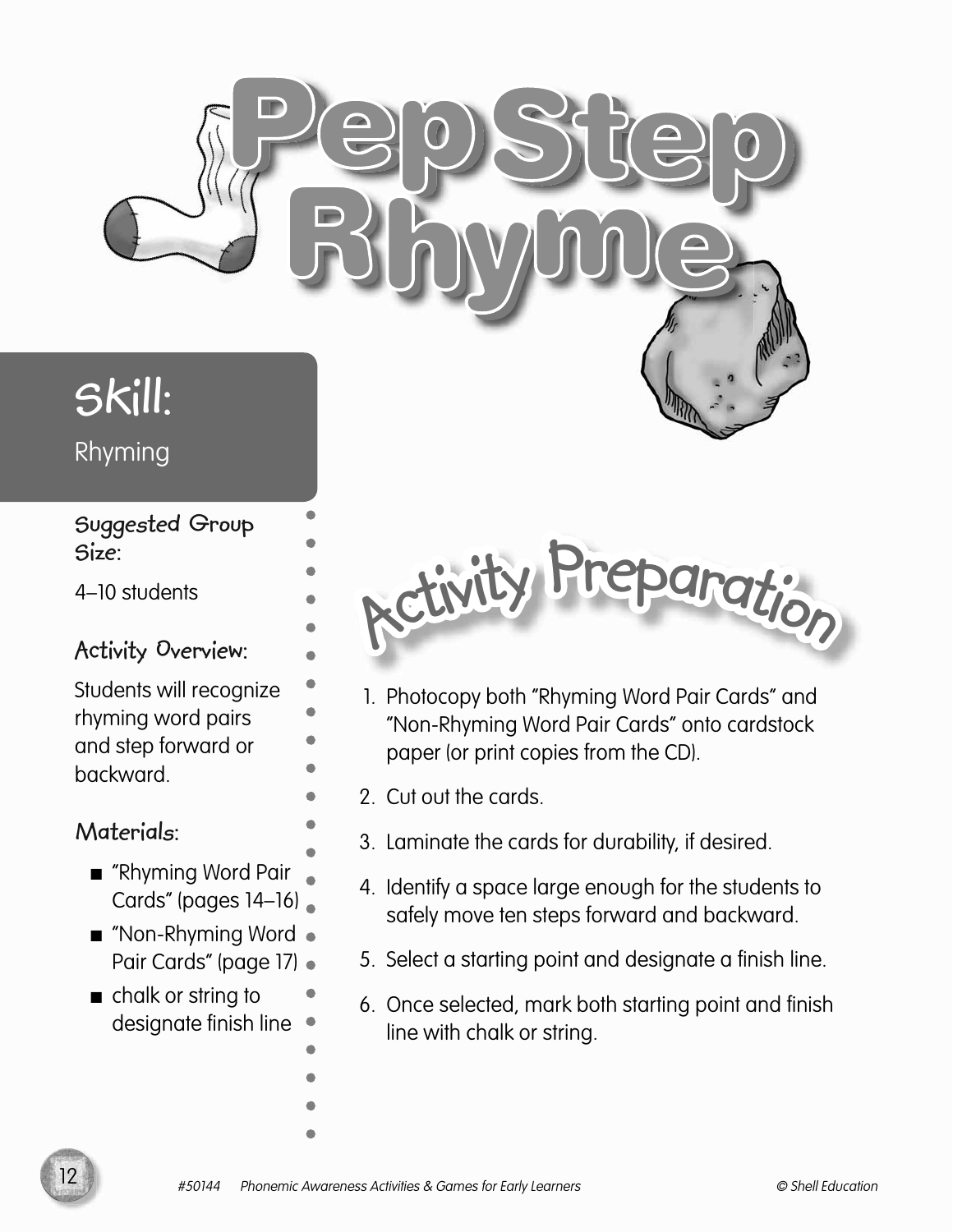

- 1. Have the students line up side-by-side (shoulder-to-shoulder) in the area of the classroom or playground you have selected for this activity.
- 2. Say to the students, "If it is a rhyme you hear, take a giant step near. If the words do not rhyme, then you must step back this time."
- 3. Select and read a word pair from the stack of cards.
- 4. Continue repeating the instruction and reading the word pair cards, having the students step forward or back according to what they hear. Be sure to occasionally alternate rhyming word pairs with non-rhyming word pairs to allow students an opportunity to practice differentiating between word sounds.
- 5. When you want the game to end, select enough rhyming word pair cards in a row for the students to reach the finish line.



- Use as a small group game by giving each student ten markers (such as colored chips or cubes) and a paper with a circle on it. Each time the word card is read, the students place a marker in the circle if there is a rhyme.
- Students can extend the rhyme pattern by adding another rhyming word to the pair. This can be a whole-class or small-group activity.
- Read aloud a nursery rhyme (pages 173–176). Have the students march in place when they hear a pair of rhyming words.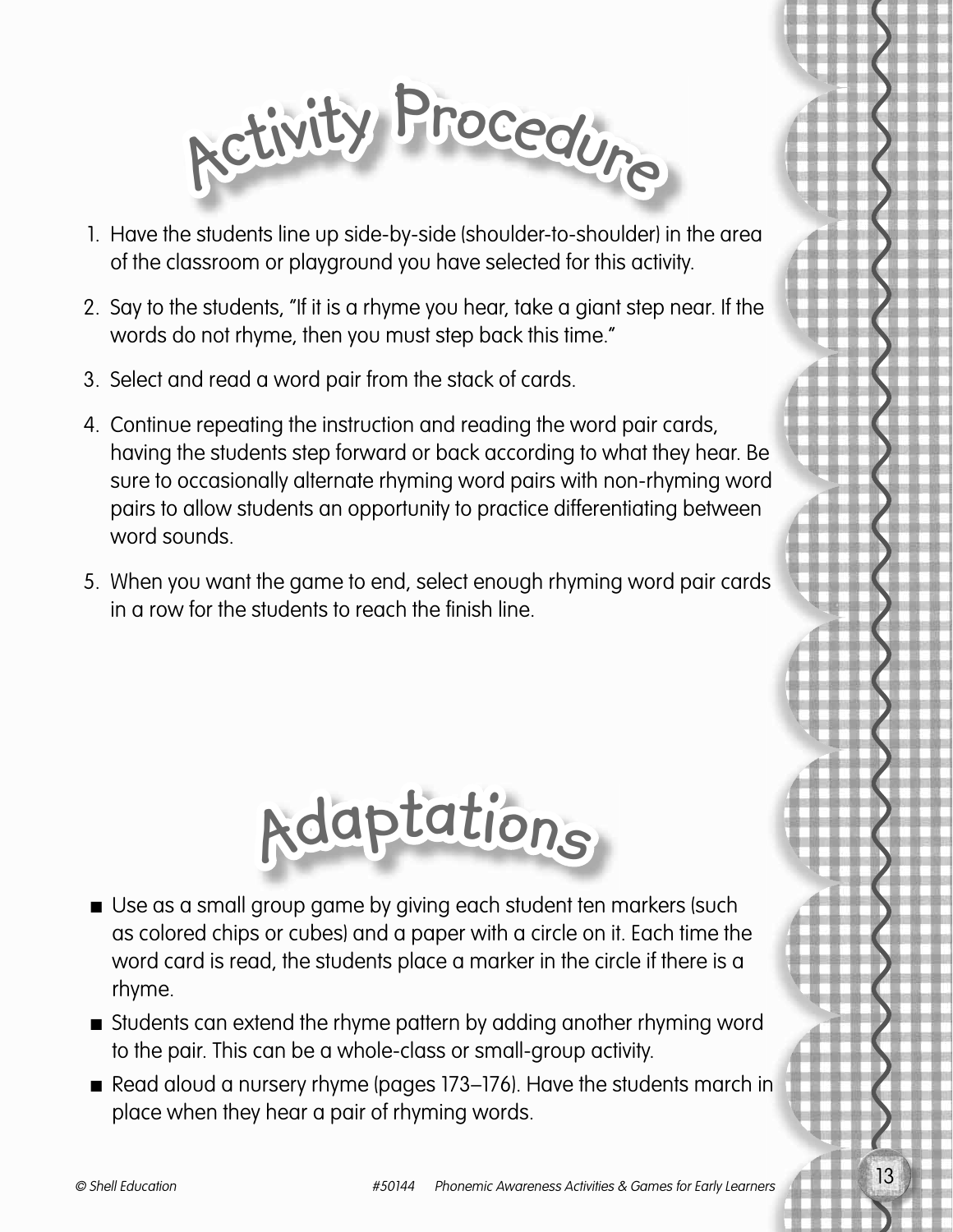## Rhyming Word Pair Cards

| mop  | man |
|------|-----|
| shop | pan |
| fun  | sit |
| bun  | kit |
| lip  | pot |
| whip | dot |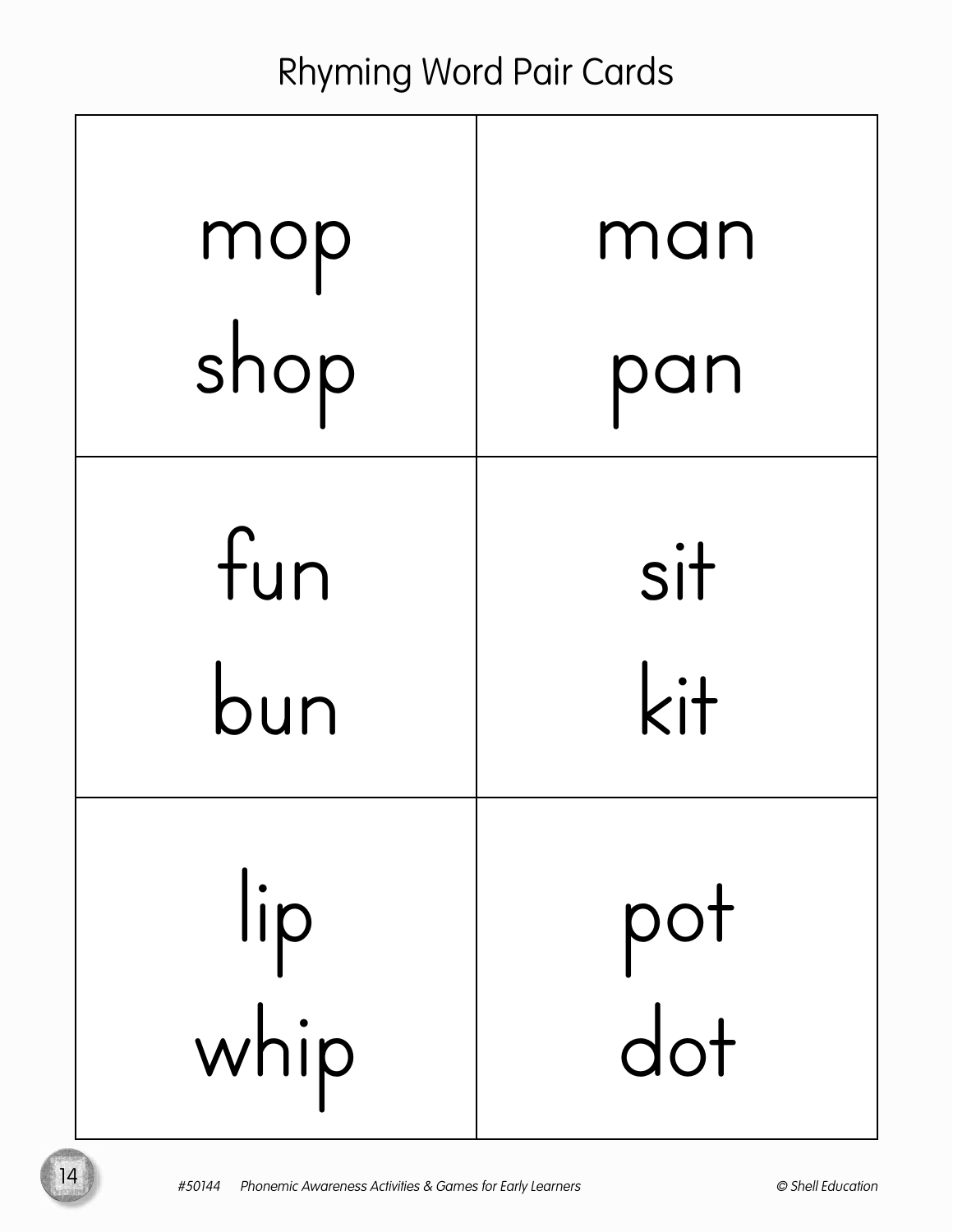## Rhyming Word Pair Cards (cont.)

| wet        | see     |
|------------|---------|
| net        | knee    |
| duck       | $b$ all |
| $ $ uc $k$ | small   |
| rake       | qame    |
| lake       | same    |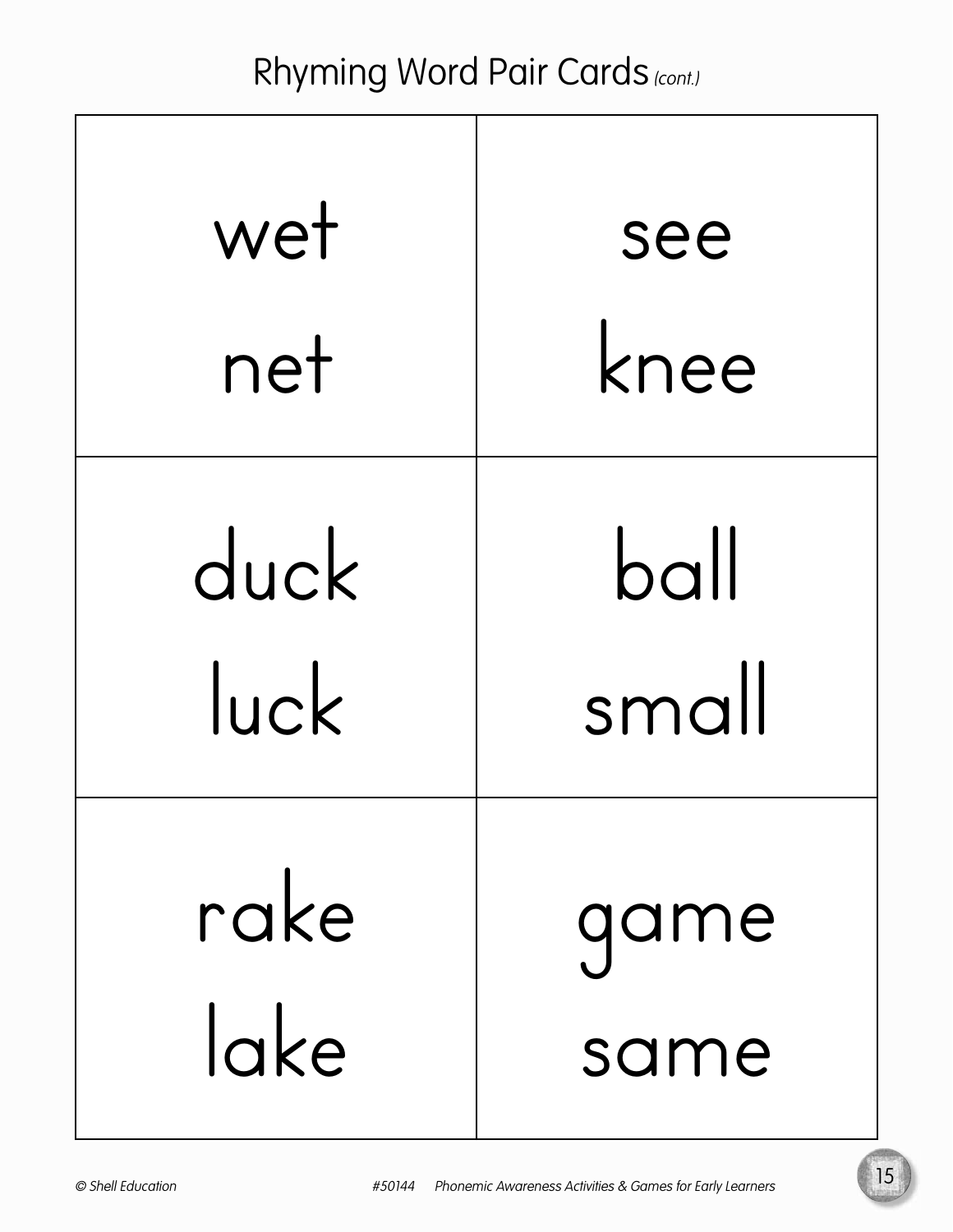## Rhyming Word Pair Cards (cont.)

| eat   | pest |
|-------|------|
| meat  | best |
| mill  | sand |
| will  | land |
| light | sock |
| right | rock |